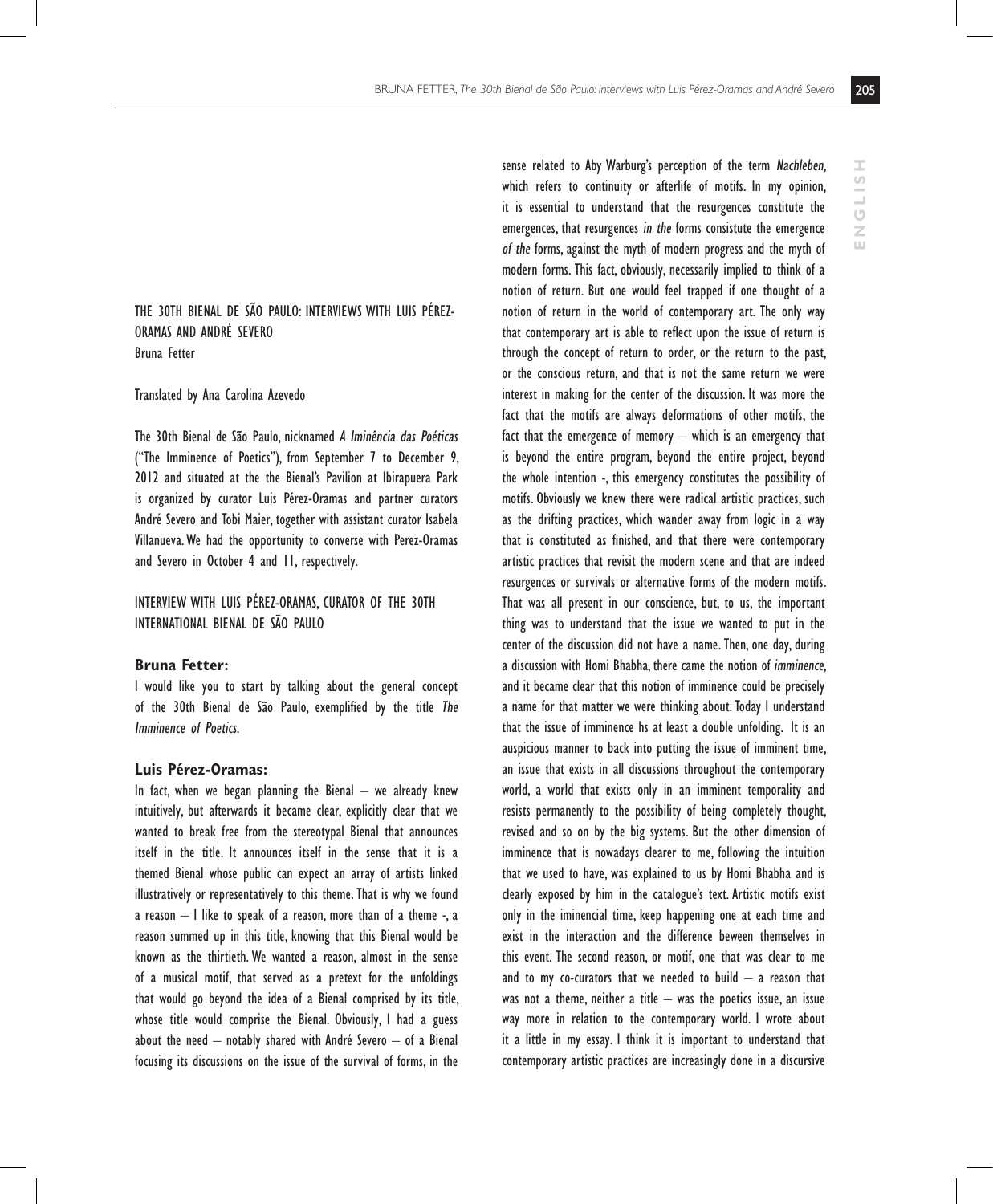ENGLISH **ENGLISH** manner, but the contemporary art world treats them as if they were pré-discursivas or metadiscursivas, it treats contemporary artistic motifs as is they were still modern, as if they were something else other than what they are. And if what they are is opposed to the modern, in the sense that modern requested, or claimed, or demanded a special resolution of language, one different than the language of the tribe. Contemporary artistic practices demand to be part of the tribe's languages, the ordinary language. And in this sense they are discursive arts. The question I pose to myself and for which I have no answer is whether that could also be a resurgence from the humanistic issue of the relationship between regulatory discursivity and the imaginative potential on art? But what I most basically wanted to try to establish as discussion is the possibility that poetics (in the old sense) are like an arsenal of questions about a contemporary art that intends to become discursive, and does so little by little. So there you go, the multiplicity of poetics and the imminence of poetics comes from that.

# **BF:**

This year's Bienal was thought from a point of view of constellations (there are twelve of them: the construction of image, theatricality, the found object, the fictionalized world, the sound dimension of image, the serialisation, the anthropological view of day-to-day reality, the unexpected, language, public ambiance, archive, territory). That is to say, free formations that would skyrocket towards other situations, be it through language analogies or affective memory. Such proposal would hand over to the public the freedom to build their own associations and dialogues. How do you see that the public is dealing with this proposal?

# **LPO:**

I think this is working. I was talking to André Severo the other day about it. His concern was that the links in between were possible. And one day he asked me how I was detecting this and I think that this is happening. First, the constellate question is more a associated to a confidence that is almost natural, the linguistic confidence so to speak, which is an idea that comes from Saussure's work, according to which the language systems work differently. That is, the elements, the units of language, do not produce meanings by themselves: they produce meanings to the extent that they indicate a difference in regards to others. And I think this can be cast over the symbolic forms, if they produce meaning insofar as they indicate differences regarding others, so they only produce meaning in link potentiality, in the possibility to be binding or bound. And the unity of the

links, the entirety of links – one of the forms of entirety of links – forms a constellation. But, to us, it is not a question of proposing twelve constellations. These twelve constellations are a possibility. It is true that we have 111 artists and we had to organize them, because the communication and education departments needed to produce didactic devices and they needed us to accomplish these constellations. Then, a little against my own will, we started to produce these relationships, which resulted in 12 constellations that are open, just as you said, and have actually never been produced in the Bienal building, in the event's spatial materialization. I'd rather say that Bienal's constellar materialization has many forms, the constellations are in catalogues, in the Guide and audio guide, in the small constellation that are the five booklets, and so on. Furthermore, the spatial organization of the featured works of art in the building, and it was important to us that such organization worked seamlessly attached to each other. We had to solve an equation, something very difficult to solve, now and then: we wanted groups of works by a set of artists who could be backdated, whose works could be from various periods. That would come together with the idea that a constellar organization of works by the same artist could account for more of a process than a result. On another side, we wanted these groups of works to be open enough to be linked with others. So we suggested material juxtapositions in the Bienal's space. But my experience  $-$  of an educator and mediator  $-$  is that people are producing their own attachments that we have not seen yet. For example, I was told just about now of an extraordinary attachment between Helen Mirra and Nydia Negromonte, which I had not yet seen, but exists and is possible.

## **BF:**

This Bienal has also another particularity: it offers very generous room to each artist, room in which we find an amount of works that end up by configurating individual exhibitions inside the Bienal universe. How was the process of materialization of the conceptual project, the selection of artists and works, in spatial terms?

#### **LPO:**

As for the materialization, what made this possible was the extraordinary experience in the building of Martin Corullon and his team of architects and the extraordinary communication between the curators and the architecture. They understood the project clearly, they grasp the needs of the project, the opening and so on. They brought ideas that were immediately proportionate to what we wanted. It was theirs the idea to produce an artistical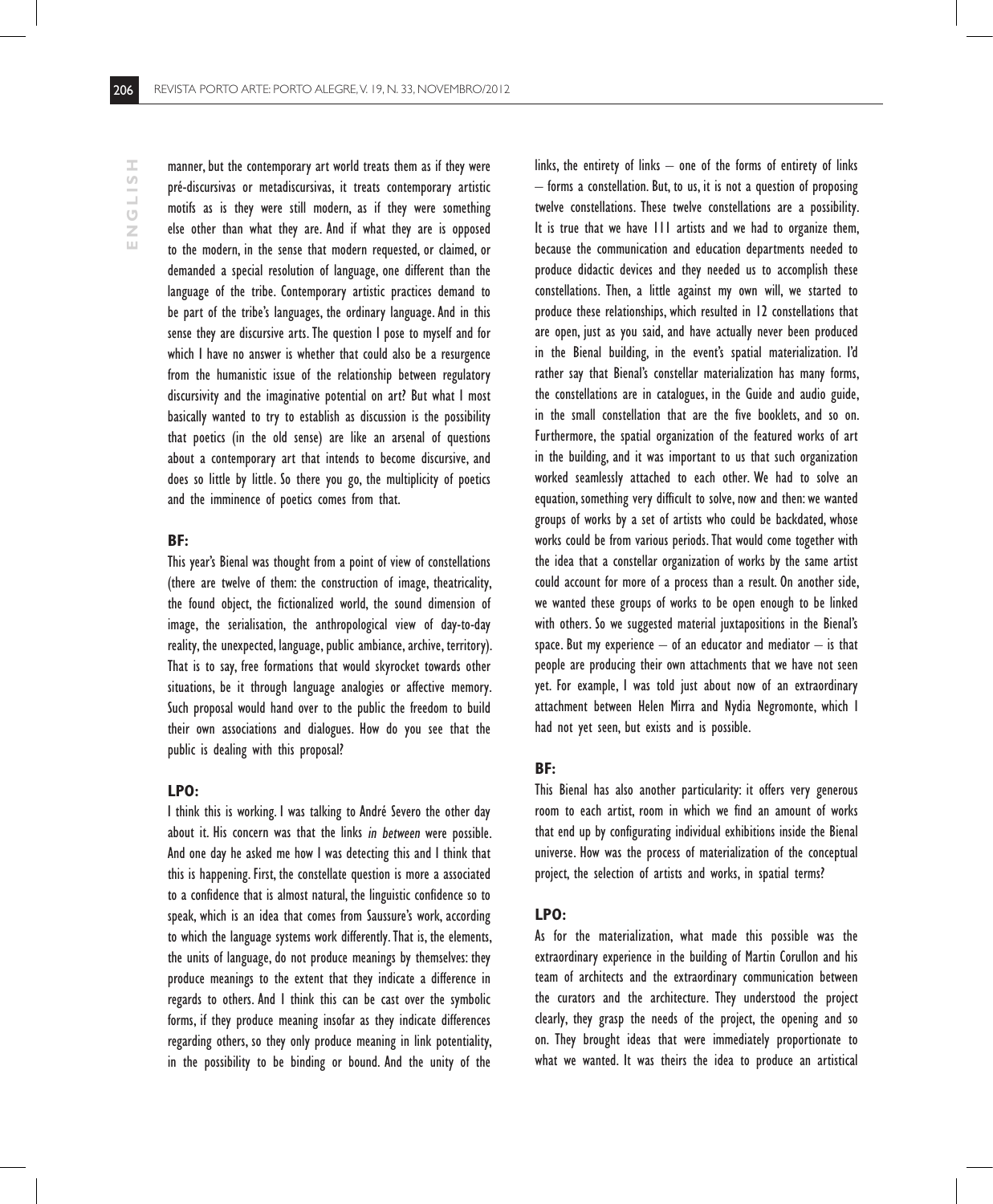museography combining high and low intensities, with plenty to see in some spaces and and nothing to see in others; one that didn't enclose the building, enabling lateral and central circulation, and allowing plenty of places to look from one external place to another throughout the building; one which builds itself from within, in response to the demands of the works of art that it houses, instead of imposing itself through a figurative or allegorical, or even architectural strength. Almost half of this curatorship was made by Martin Corullon, at the time he interpreted the groups of works and built spaces that were perfectly proportional to them.

# **BF:**

This Bienal has also proposes to carry out a recent archaeology of contemporary art, bringing in the works by artists that are less recognized in the international circuit, while also proposing to put together a volume of significant works – for example, the artist August Sander, whose work was unpublished before the Bienal. That being said, I have two questions: 1) one is about the relevance of these artists, their thoughts and works as the foundation and conceptual basis of relevant issues to the 30th Bienal de São Paulo; and 2) how would the role of an art Bienal be in this context, since there would be a widespread expectation on the middle of which Bienals can showcase the big news of contemporary artistic production?

# **LPO:**

The Bienal is obviously the outcome, and it's mission is this issue on the emergence of contemporary art. But I think that it is important to understand that emergency must have a density, and that this density is historical, and that this density is not a fact, it is a challenge that has to be built by us. It is not only history that builds us, we build history. The occasion of history enunciation is our contemporary situation. Unlike the historical myth, which supports that the situation of enunciation of the story is covered ground, a primitive topic, which coincides with a truth. Therefore, the idea of archeology for me is always an archaeology as a reversible engineering, you go back and rescue what you believe to be proportional and potential to consider the present's historical density. This is how I functon, as a curator and an intellectual. I'm not interested in emergence for emergence's sake. And I think that the contemporary art that concerns itself only in the size of emergence inevitably falls into the trap and in the marketing mortgage of being entirely dependent on a contemporary style. In other words, the contemporary art that declares or formalizes itself only in terms of emergence is in fact an international style, not contemporary art. And I always pose this question: is contemporary art an international style? And in this sense, is it a form that impossibilitates others? And as for bringing artists who I believed to be fundamental to the Bienal, but not sufficiently known, I was not exerting the odd practice of looking for rare artists. No, not that. I believe it to be essential to understand that the marketing mythology of masterpieces is just as such: a mythology. And that the masterpieces are only possible thanks to the (enclosed in quotation marks) smaller works. What allows a topological and stylistic dynamism, and a dynamism in our interests in art and our art history scriptures, is precisely to find that less known artists are not so small. It is then to discover the potential that we had not yet seen in artists whom we had not discovered as smaller. It is difficult for me to verbalize, but I wanted to put together a Bienal that wasn't known for its obvious names believed by us to be the great geniuses of the moment. That is because I do not believe it to be true, and also because I think it's important to put other references in our thoughts, that allows us to change. To me, Roberto Obregón is a fundamental artist, Ian Hamilton Finlay is a fundamental artist, Bernard Frize, Franz Ehrard Walther, and Arthur Bispo do Rosário as well... I mean, there are several key artists. But their relationship with others is what interested me. But it is essentially in order to be consistent with the idea that art does not work as a topography of escarpment, with peaks and chasms, but as a topology of relationships. Not big peaks and great depths, but vincular relations that actually look like a rhizome. And the last, on the idea of works which manifest themselves as medical imaging systems, for me, is very important to understand today that the art works, the symbolic forms, images, work as differential systems, that the uniqueness of a single unique is a myth. And we have to understand  $-$  just as we do, since long ago  $-$  that language is a system of differences, we have to understand that the Visual Arts are also a system of differences. And, therefore, it was important for us to bring works which materialized as files, as an atlas, as classification systems, as collections of images, such as repetitions, as other images differentiations, i.e. as systems. And so, this Bienal has many works that deal with this kind of character, like August Sander, Robert Filliou, Horst Ademeit and others. These are systems that work with the possibility of producing differences between them.

## **BF:**

I read your statement on "the fate of the Bienal was to find a place ideally be between the market, the art fair and the Museum". **ENGLISH**

 $\overline{\mathbf{H}}$ 

HSITON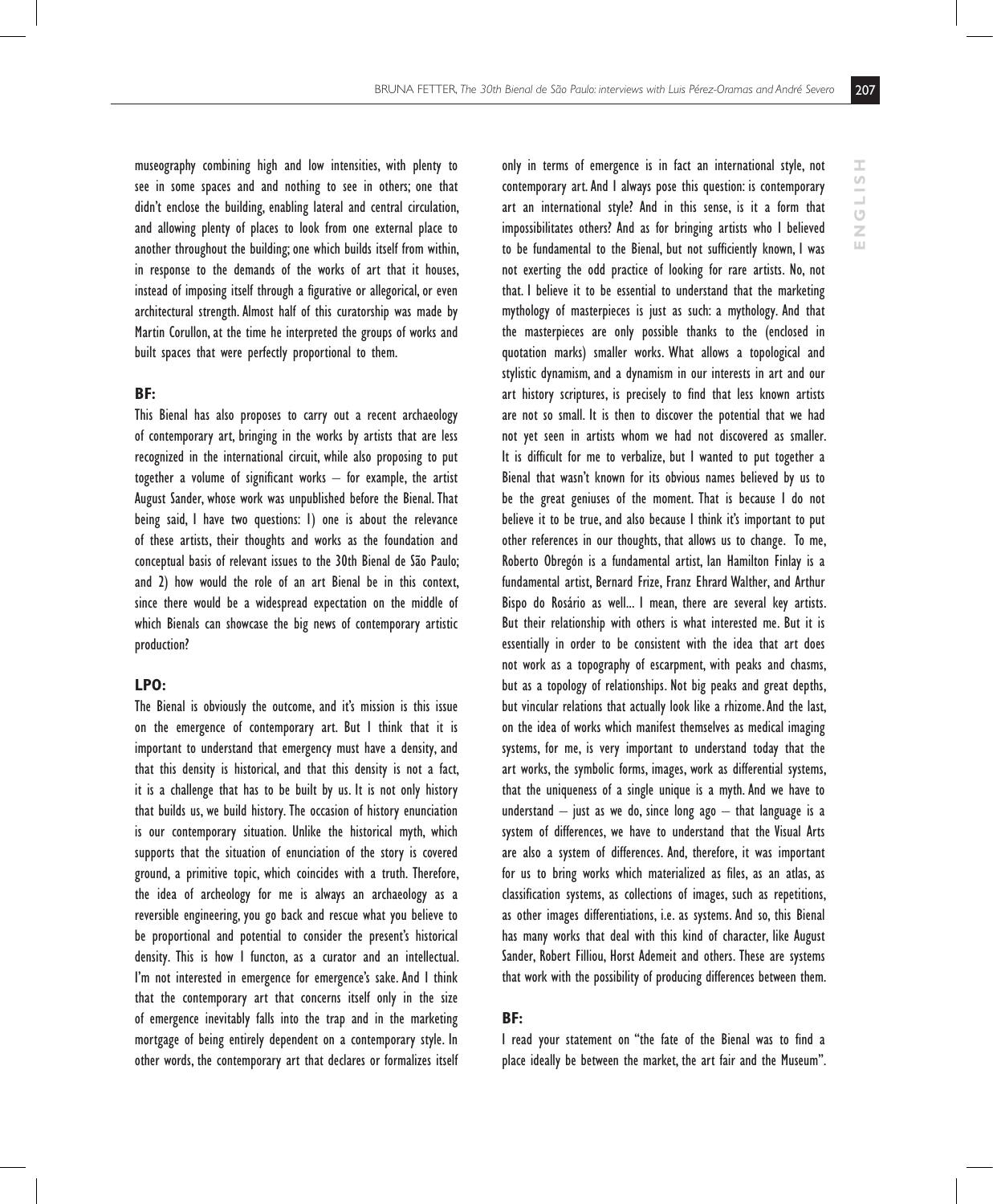# **LPO:**

I think that the Bienal has to find its mission every day. But I think we need intermediate instances for thought and for experimentation. Instances that escape from the randomness of the market and the monumentality of the museum. Because the randomness of the market is the opposite of thought and the monumentality of the museum is the opposite of experimentation. Experimentation in the sense of hypothetical experimentation of relations, in order to produce sense between the works, the rupture of chronologies and attempts by other organizations. I think that museums have a trial and challenge to face, even though only some of them do. But I think that the Bienal is one of those potential instances for the thought of art to be produced between the market and the museum, that is to say, between the economic value's random whim that determines the symbolic value and the monumentalization of a symbolic value that determines the economic, the museum. Between these, I think that the Bienal is one of these possible spaces, just as academic journals are. By the way, another thing that I was talking about was my wish to escape from the temptation of two curator models, one being the hypermarket and the second one the ethnographic. The hypermarket curator is the one who is merely shopping at a shopping mall, bringing to his own store what's new on fashion. And the ethnographer curator goes to the world's most exotic extremes, the finis terra, and brings the absolutely weirdest example of exotic difference to path its way into a mainstream position. And I wished to avoid such models. I believe that the act of avoiding these two models has to do with the search for an intermediate space, the demand for an intermediate space for a thinking that is between the random market model, which determines an economic value and produces a symbolic value, and the monumental museum model, which stabilizes a symbolic value and determines an economic value.

# **BF:**

How would you like this Bienal to be received by the general public? What is your partial evaluation now, a month after its opening?

## **LPO:**

I can say two things. On the one hand, I did not know how the public was going to react to it. The public is not a subject, it is a condensation of contradictory multiplicities among themselves. The audience may be the general audience, or it can be the educational audience, or it might yet be the specialized audience, as in critics or artists. So, I did not know how the Bienal was going to be received, but my hopes were that it would be well received. I hoped that people could perceive serious questions, perceive the transparent and honest curatorial work that we were trying to do, and I hoped that people would like it, not praise it, but like it in this sort of way. It was a hope. But I was not sure of its possibility. And I also don't believe much in the generosity of the art world, so wasn't expecting a lot from it. A month after opening the Bienal, I still do not believe in what is happening. I even feel a little shame, because people are celebrating this Bienal too much. But that means it has worked not because of our work, but because a series of circumstances have been articulated in a convenient moment, for they were never under our control. I think that comes from a certain weariness, a certain exhibition model. I think we brought in names that people did not know yet. We brought them to our audience, and they have surprised even some of the specialized public. I believe our honest and transparent work to be essential. We have always declared which were our limitations and we tried our best. I also think that the teams involved in the Bienal comprised very nice, excellent people. We were lucky and the whole circumstances worked out just great, so my evaluation from the time being is very positive indeed. But the perception of things, which frightens me a little, depends on time. I could be that this Bienal is going to be positive from today until December 9. And that in two or three years, it could be that it will lose its meaning. And it could be that it gains meaning with time. Finally, I believe, in an optimistic but still safekeeping tone, that this Bienal is bringing in artists who will determine, for many years, the references in the artistic practices of our cultural space and that, if people get interested by the works of these artists, this Bienal is going to resonate for years to come. I am convinced that we have brought in very important artists who have great potential to dialogue with the interests and the artistic practices of today and the near future.

# Interview with André Severo, associate curator at the 30th International Bienal de São Paulo

#### **Bruna Fetter:**

What do you consider to be your major contributions to the 30th Bienal de São Paulo's project?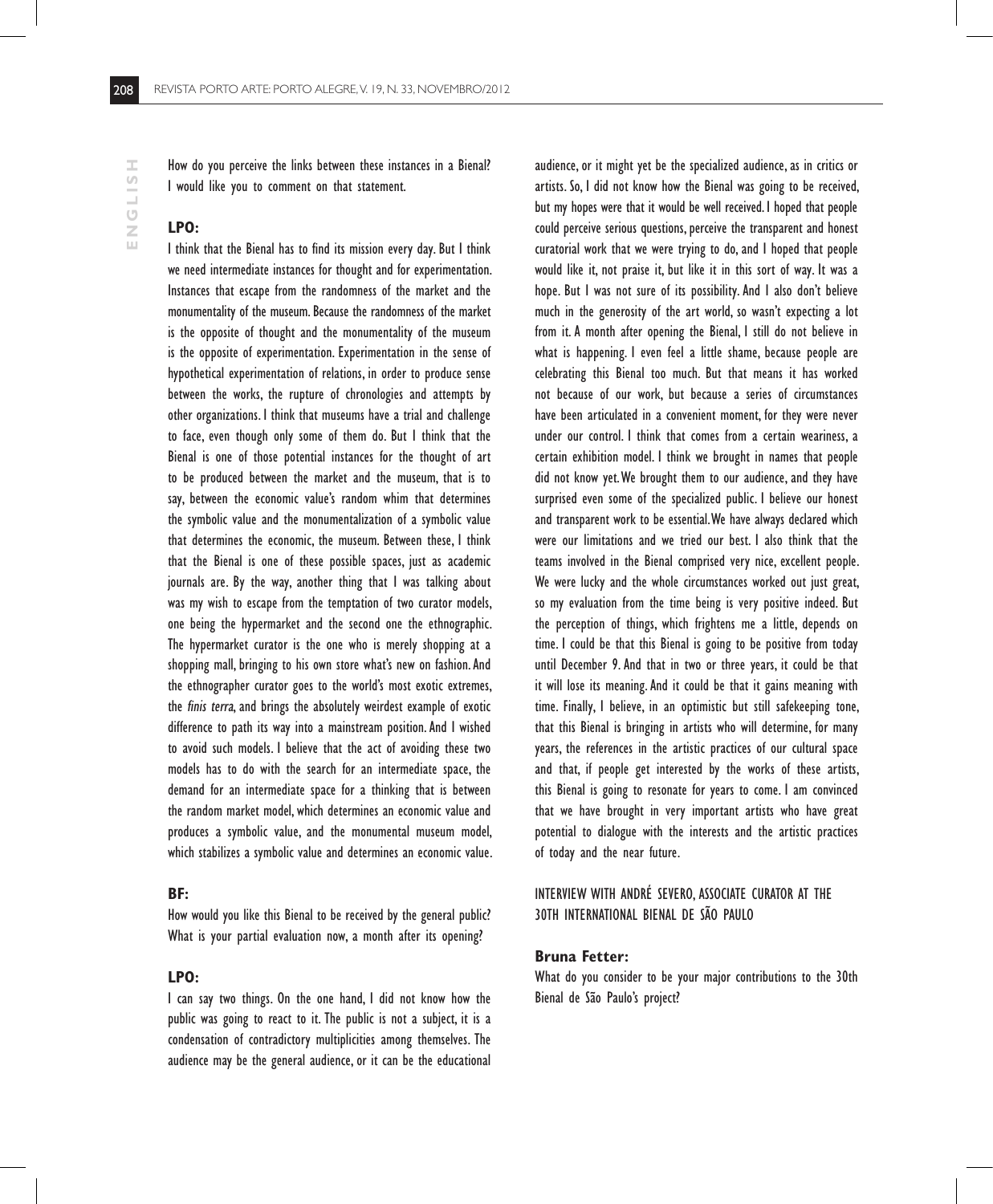**ENGLISH**

 $\overline{\mathbf{H}}$ 

**HISLISN** 

#### **André Severo:**

Well, let's start at the beginning, then. When Luis invited me to be part of the curatorial team, it was supposed to be something much more simpler than what I ended up doing. He had invited me to be assistant curator, and I would work with the exhibition derivas [drifts], with complete autonomy to think about the question. But then he sent me the project's concept, I replied with some considerations, he replied, we kept on writing each other on the matter... Then, suddenly, without consulting me, he wrote to the Board and proposed another dynamic, which was not the dynamic often used in this kind of situation. So, we destroyed this hierarchy. At the beginning, we had curatorial areas, which served as a warning sign, which helped us understand the relationships, the links that we were going to propose. However, these areas were not there in the end, because we could not let these conceptual limitations begin to direct the reading of our works. If there's one thing about curatorship that I believe in is that, when you do a project like this one, you have to do two things: first, you have to link the ideas for the project and at the same time this linkage must be transparent, so as not to guide the viewer. To this effect, we had two aspects that would help us to achieve our goal, however they opposed a little to the kind of thing Luis is used to doing and the kind of thing that I have to do. Luis supports these association links, these curatorial readings, evident and established in dialogue. The first thing we focused on, our first idea for the Bienal, were these association links that are strongly based in Giordano Bruno's philosophy, that the things do not have meanings by themselves, they only begin to mean things when we establish relationships with them. At the same time, I wasn't going to come to a Bienal to do that  $-1$  stopped doing exhibitions ten years ago exactly because of these readings, which are a hindrance to the artistic thinking's authonomy in a group situation. So we set off with two issues. One was about creating this conceptual linkage, which was something we did through several steps: we established the areas, visit the artists, and got to know everyone. In a second, that all turned into a map. A map that was just a conceptual drawing on a sheet. So, this idea involving constellations was nothing more than how we started to call these maps that we were making, these linkages and relationships we were trying to establish. There was no center in these constellations, there was no major artist around whom unknown and known artists would gravitate. No, there was not. I'll give you an example: if Allan Kaprow were the center of a constellation that dealt in performance, he could also be in the edge of another constellation, one that dealt in language, autonomy, and so on. So, these maps had an impossible spatial setting to be made in three rectangles – which was what we had, those three floors of the Bienal Pavilion. What were our two issues? One was to evidence the ties that bounded these artists together, which granted density to this Bienal. And the other issue was, how were we going to articulate this in order to allow each work to be autonomous, to allow each project, thought and artist to be in the shape they needed to. In this aspect there were some paths we could have taken. And we chose – and this is reflected in the large number of works of this issue – to have a compilation of each of these artists and to build a Bienal on an actual dialogue, not a rhetoric about this dialogue. We talked to each one of these  $artists$  – we visited every one of them; as to the ones who have already passed away, we visited their representants  $-$  and we decided not to look at what these people have, but also to exhibit what we have. We will show everyone the rules of this game. We will let everyone know what kind of Bienal this one is, what is it trying to convey. Concealed within it all, there are some questions, some issues so dear to us. Questionings about language, dialogical creation, questionings in the sense that what is this need felt by an artist when he or she realizes that the language he or she posesses (whatever the language) doesn't deal with certain things, so there is the need to create other ways to say or understand or develop relationships with things. Going back a little bit, we had these two things to convey, the relationships and the autonomy, the possibility each artists had to be by him or herself. But we were not sure that it would work out. So, we decided upon leaving to chance that these bonds would tie themselves in the long run, that an art exhibition is different from a theatrical play, or a moving picture, from which you receive the message only by viewing it. In a passive form. Since this long run is data, we will leave to it the task to create bounds. And we will propose to each one of our artists to have his and her own space and design it with us. For example, we denied the possibility that the artist's space could also be another artist's periphery. We have no temporary works, the only ones that break the space are the ones of artists who requested thus, works and projects that were making themselves available to this contamination. Therefore, the idea was that, by going to the exhibits in the Bienal, you would make the relationships. Each one of our rooms is an invitation for such. In the moment you accept it an enters a room, the possibility to erase this conceptual dialogue and these bounds  $-$  even the neighbouring exhibits  $-$  and stay only with that work in particular is huge. After that, you leave the room, see another thing and start to think again. But, to us, this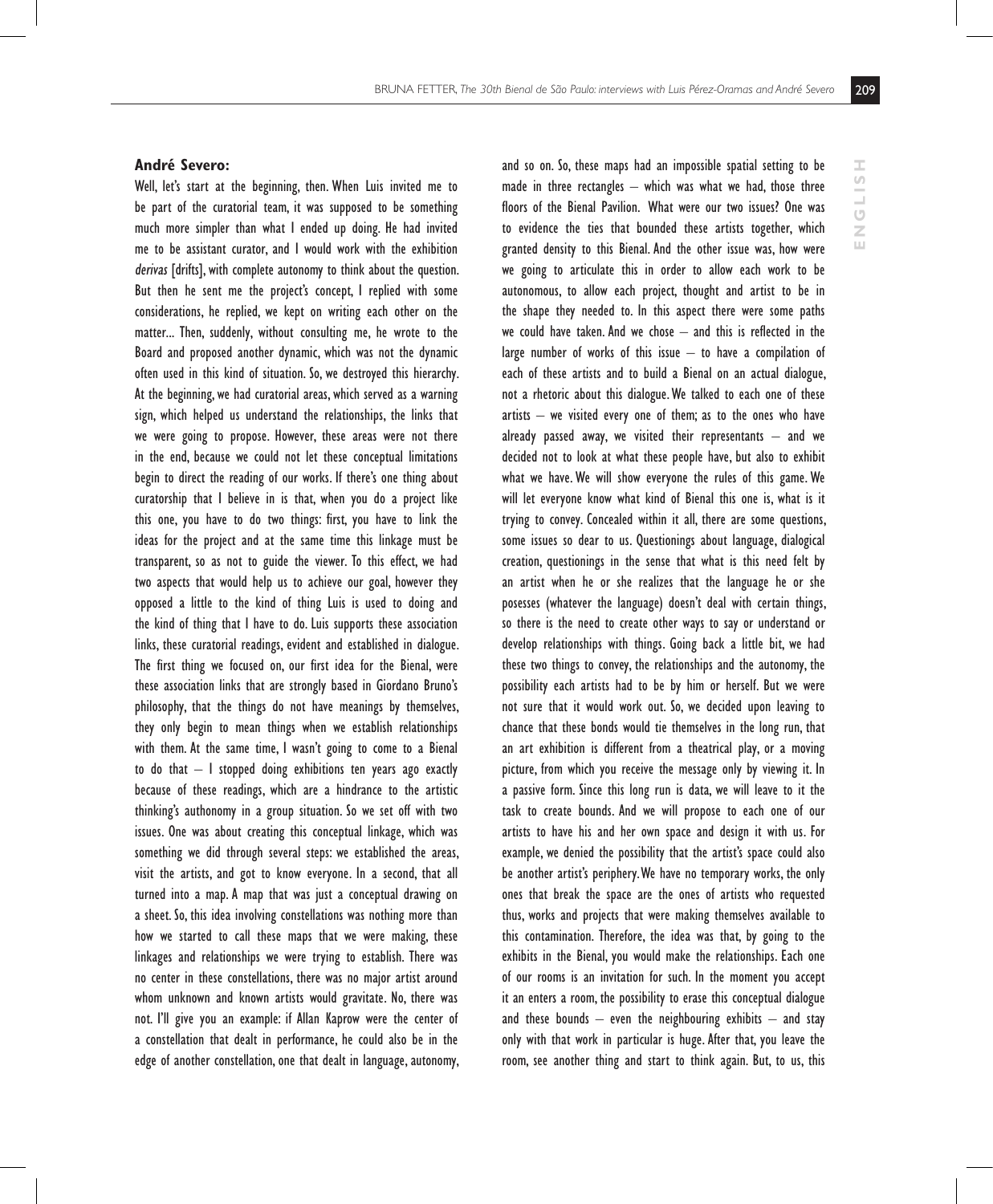entering was very imporant. It was a moment of unfamiliarity, of suspension. Behind this very rhetoric title, The Imminence of Poetics is that which is suspended, that which is to happen but you don't know yet. And you won't if you don't make yourself available to it. Many of the things I've been saying and much of the contact with the educational team is about preserving this unfamiliarity, this space where things are not given. Everyone is afraid of these dialogues, and this thing, this art hermeticism, it solidifies more and more each day, which is ridiculous and does not make sense. This unfamiliarity happens everyday, in life, with us, with people, we like or dislike people and that will determine your wish to know more or just leave and be miles away from a person or a situation. Why couldn't it be so in art as well? In a meeting proposed for the dialogue? Only this dialogue, as anything else in life, needs two things in order to happen: a minimum interest, something to wake it. And, sometimes, it doesn't wakes. But, going back once more, many things about this Bienal saught to answer both these things, the bonds, that were very dear to Luis, and autonomy, which was dear to me, and with this reading it is not a given, it can offer this moment of suspension.

#### **BF:**

I would like you to mention some artists that were fundamental for the connection of the exhibition's concepts, and that were the source for many others, using the idea of constellations proposed by the curatorial team.

#### **AS:**

This is a very difficult question in the sense that, in the moment that the things were coming into shape, we took care to erase our steps. What I could easily say are which figures were most dear to Luis in a specific moment, and which ones were dear to me. And that, maybe, having started from them  $-$  which, since the beginning, had already established themselves in the exhibit  $-$  was a fundamental step, because it answered in some manner each one of our roles there. I think that, for Luis, Finlay, Horst Ademeit and Fernand Deligny are without a doubt very important artists. To me, actually almost the reason I was there in the first place, Tehching Hsieh and Kaprow were important artists. So we got to start from there. For example, Bispo, who was with us ever since the beginning, to answer questions concerning language. Because, at some point in this Bienal, things that happened outside the field of art, but that had power and could be read in this context, were part of the conductive wires... as the case of Deligny and Bispo himself, as

some other things that are based in an art thinking, but the end of the process is almost an abandonment of that, an exit, and that is where comes from both Kaprow and Tehching Hsieh. We took our chances with this Bienal. Why did we decide to create a collection of booklets, almost like archaic philosophy writings? Because many of our discussions about this Bienal's construction was done within the field of philosophy, in the field of ideas, that belong to an ethic of trying to understand art as a possibility of thinking, not only of dialogue articulation, but of the disarticulation of a thinking that, in any other manner, could be in a loop, always presenting the same results. For as soon as you start from a type of tool  $-$  even the tool of language  $-$  you will not be able to escape the limits of such tool, such language.

#### **BF:**

You quoted Deligny, Kaprow and Tehching Hsieh, artists from the 60's and 70's, who think very powerful thoughts, but do not necessarily represent art at the moment. Hence my question: how was the experience of updating their views and propose these links?

# **AS:**

To answer this question I will have to go back to these bases, which were the early curatorial areas that we had, and that we erased so as not a single artist illustrated any axis. In the beginning, one of those areas was called deriva [drift] and was meant to contemplate, not only physical, but metaphorical and thought-related offset practices that could get to a point of denial of art, of this drift to really happen in order to exit, or thing that came from outside of the art world and, through some diversion, ended up entering it, and has now relevance. That was an area. We had also an area called sobrevivências [survivals] which attempted to produce thought about some works of art, projects and recent artists – and by recent I mean from the 60's up to nowadays, the so-called contemporary  $art -$  and attempt to understand what portion of this thought survives with resonance in the gestures of artists and updates itself, and why. And it was also the moment that  $-$  in my opinion, at least -, for the last time, art truly questioned itself about what were those borders, about language issues, that we had to do something about. When you have the moment of solidification of this possibility that is, in my view, incredibly powerful, and that you see in Visual Arts, but you don't see in other things. Even though the theater has broken every language, and even though nowadays we have postdramatic theater, it still has a recognizable structure, actors, public and a book, at some point or another. It is the same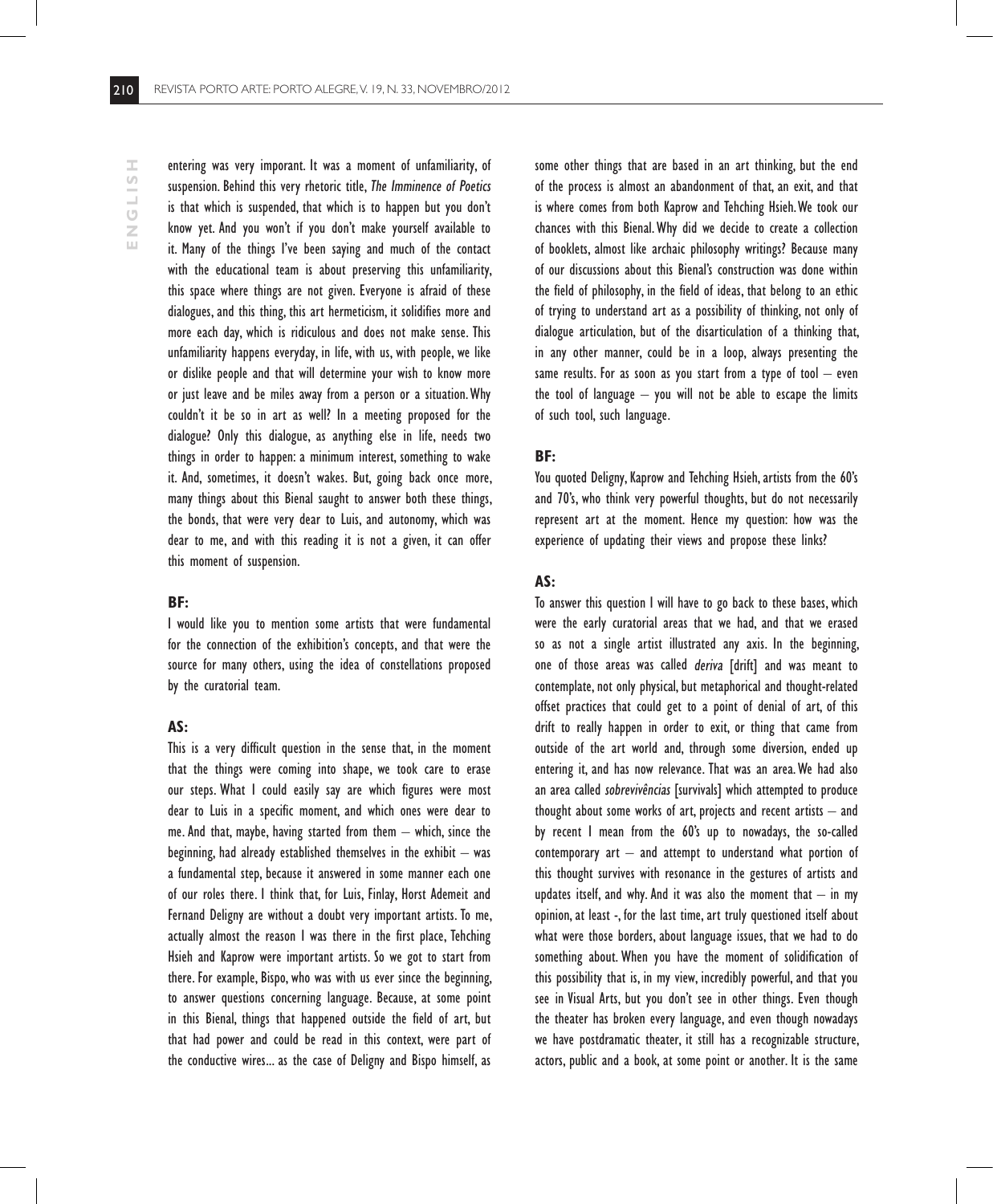in movies. Even when you mute off the sound, music still seeks for this structure, even if only for a contrast. Now, the Visual Arts, the fine arts, they do not need to be visual, they barely need anything, they are free. In order to configure a work of art, you can join thoughts from fields like anthropology or sociology... which is a very big power. But at the same time is a huge trap, because while it is powerful, it puts you in a permissive field in which you can easily apply what we have today, that is, a contemporary art gramatic that can be used to configure anything. A third area was called alteformas [something along the lines of "alternative forms"], and we saught to ask ourselves what exactly, from this basic thought, survives deformed, transformed, in the artists' practice. And you can see all this in a huge amount of artists these days, artists who work exclusively from their own art's references. That can also be a trap, an Ouroboros, the serpent eating its own tail. But we needed to be able to think about what is contemporary art, what is discipline, what is antidiscipline within it. And we had another area, called vozes [voices]  $-$  it would be impossible to be more straightforward than that -, and it dealt with the plurality of anything, but we were trying to expand into something not only related to speech; the power that it has, but also when you decide not to speak, when you decide to pass on the opportunity to speak. These were the issues. But, going back a little bit, all these artists from the 60's, why did we choose them? This is a current reflection, and today a Bienal like the Bienal de São Paulo has no longer the role that it had a while back, especially in a city like São Paulo. You need not bring Van Gogh or Caravaggio, because they are already there, people bring them to the Bienal with themselves. Thus, the Bienal no longer has that role, we were released from this obligation. And, as in our case, recently there had been a Bienal that proposed a link between works that were very different than what we had proposed; the exhibit we had in the Pavilion between the 29th and the 30th Bienals showcased big stars, that is, artists from the real market; thus, we were released from the obligation to show all these things, that is, we could focus on thinking, we could focus on that reflection. And the fact that we brought these artists from the 60's, like Kaprow and Sander... they are all there because they deal with a kind of reflection, a kind of thinking, because the risks they take in their works, they touch these relevant aspects to us now. And more than anything, too  $-$  like it or not, even if it isn't completely intentional, deep down I think it is important to emphasize –, there is a number of things being made today, and sometimes almost by an appropriation of form, albeit far from the content, and these things have been thought of much before

we know them to, without distinction between form and content. I understand that, in our jobs, form is content. In the moment that you're thinking of dialogue and seeking for language, you cannot separate content from form or from the way things will be presented.

#### Captions for illustrations

The images in this article are placed in its Portuguese version.

Figures 1 and 2. Main venue of 30ª Bienal Internacional de São Paulo, 2012 (photos by Porto Arte).